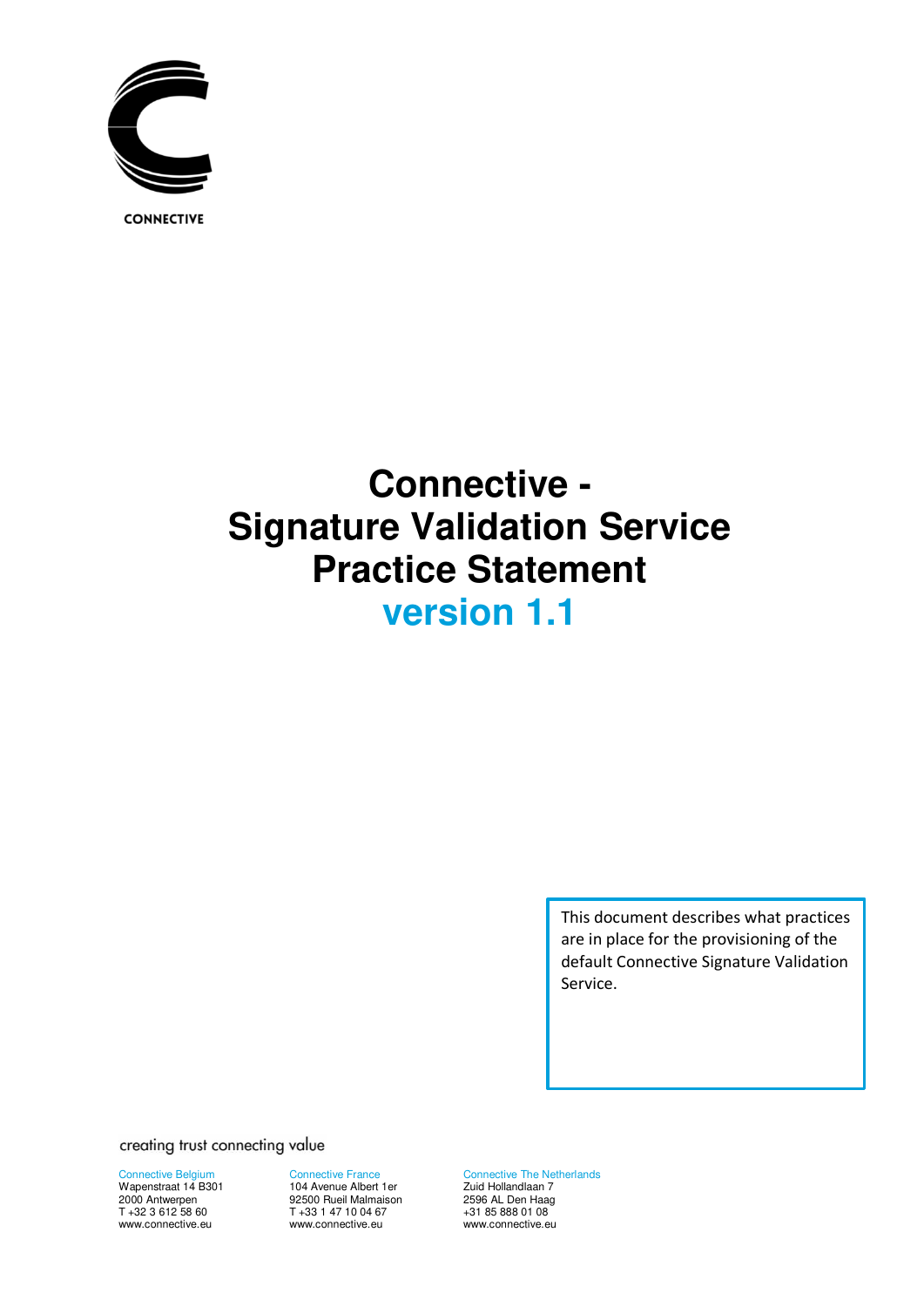

# <span id="page-1-0"></span>**Revisions**

| <b>Date</b> | Version | Owner                | Topic                                                      |
|-------------|---------|----------------------|------------------------------------------------------------|
| 2018-12-18  | v0.1    | JVH.                 | Initial version                                            |
| 2019-01-04  | v1.0    | <b>Filip Verreth</b> | Finalize document                                          |
| 2019-01-04  | v1.1    | <b>Filip Verreth</b> | elDAS alignment - adapt references - add<br>clarifications |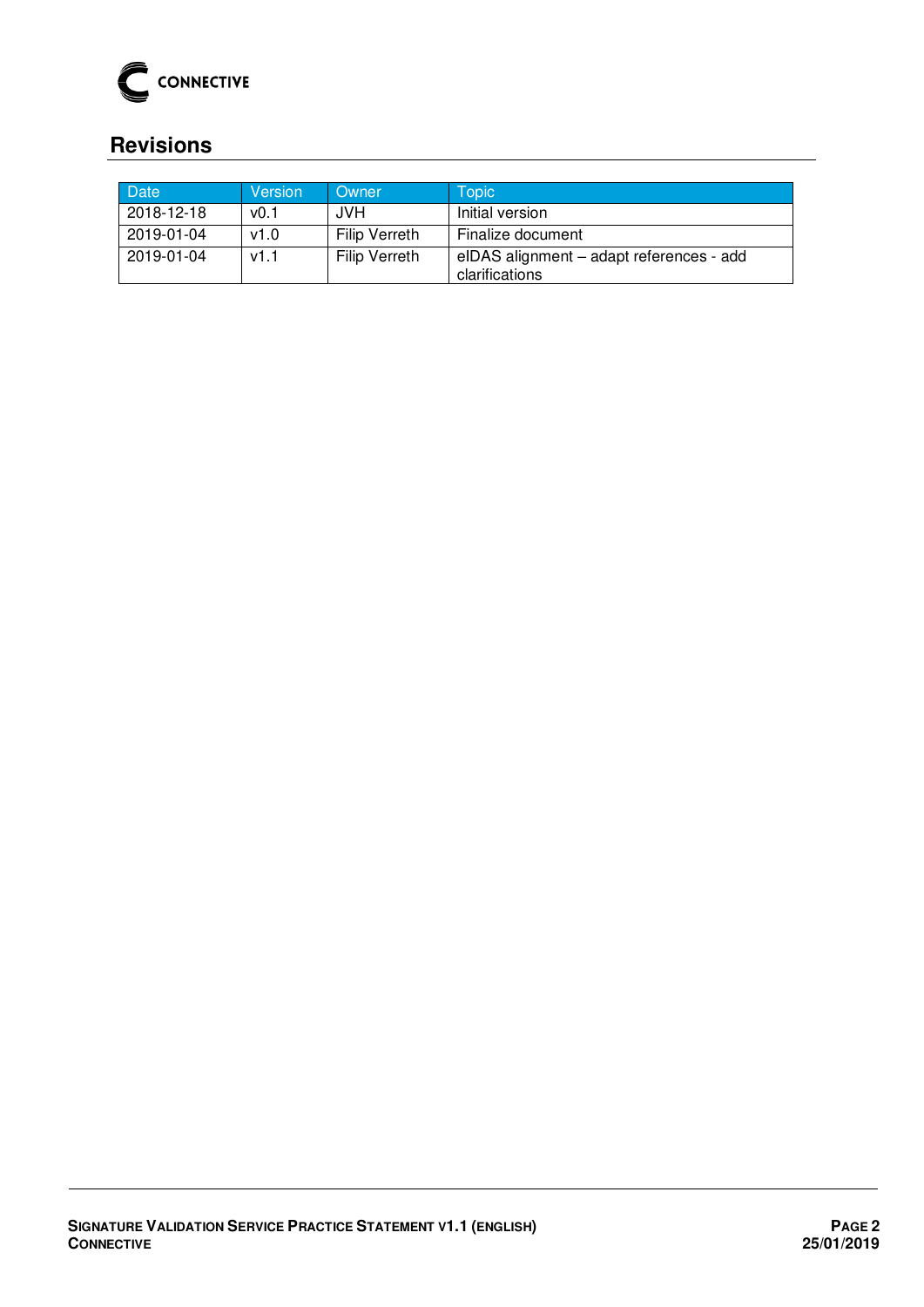

# <span id="page-2-0"></span>**Table of content**

| 1.<br>1.1.<br>1.1.1.<br>1.1.2.<br>1.2.<br>1.2.1.<br>1.2.2.<br>1.3.<br>1.3.1.<br>1.3.2.<br>1.4.<br>1.4.1.<br>1.4.2.<br>1.4.3.<br>2.<br>2.1.<br>2.1.1.<br>2.1.2.<br>2.2.<br>2.2.1.<br>2.2.2.<br>2.2.3.<br>2.2.4.<br>2.3.<br>2.4.<br>2.5.<br>2.6.<br>2.7.<br>2.8.<br>2.9.<br>2.10.<br>2.11.<br>2.12.<br>2.13.<br>3.<br>3.1.<br>3.1.1.<br>3.1.2.<br>3.2.<br>3.3.<br>3.3.1.<br>3.3.2. |      |  |  |  |  |  |
|----------------------------------------------------------------------------------------------------------------------------------------------------------------------------------------------------------------------------------------------------------------------------------------------------------------------------------------------------------------------------------|------|--|--|--|--|--|
|                                                                                                                                                                                                                                                                                                                                                                                  |      |  |  |  |  |  |
|                                                                                                                                                                                                                                                                                                                                                                                  |      |  |  |  |  |  |
|                                                                                                                                                                                                                                                                                                                                                                                  |      |  |  |  |  |  |
|                                                                                                                                                                                                                                                                                                                                                                                  |      |  |  |  |  |  |
|                                                                                                                                                                                                                                                                                                                                                                                  |      |  |  |  |  |  |
|                                                                                                                                                                                                                                                                                                                                                                                  |      |  |  |  |  |  |
|                                                                                                                                                                                                                                                                                                                                                                                  |      |  |  |  |  |  |
|                                                                                                                                                                                                                                                                                                                                                                                  |      |  |  |  |  |  |
|                                                                                                                                                                                                                                                                                                                                                                                  |      |  |  |  |  |  |
|                                                                                                                                                                                                                                                                                                                                                                                  |      |  |  |  |  |  |
|                                                                                                                                                                                                                                                                                                                                                                                  |      |  |  |  |  |  |
|                                                                                                                                                                                                                                                                                                                                                                                  |      |  |  |  |  |  |
|                                                                                                                                                                                                                                                                                                                                                                                  |      |  |  |  |  |  |
|                                                                                                                                                                                                                                                                                                                                                                                  |      |  |  |  |  |  |
|                                                                                                                                                                                                                                                                                                                                                                                  |      |  |  |  |  |  |
|                                                                                                                                                                                                                                                                                                                                                                                  |      |  |  |  |  |  |
|                                                                                                                                                                                                                                                                                                                                                                                  |      |  |  |  |  |  |
|                                                                                                                                                                                                                                                                                                                                                                                  |      |  |  |  |  |  |
|                                                                                                                                                                                                                                                                                                                                                                                  |      |  |  |  |  |  |
|                                                                                                                                                                                                                                                                                                                                                                                  |      |  |  |  |  |  |
|                                                                                                                                                                                                                                                                                                                                                                                  |      |  |  |  |  |  |
|                                                                                                                                                                                                                                                                                                                                                                                  |      |  |  |  |  |  |
|                                                                                                                                                                                                                                                                                                                                                                                  |      |  |  |  |  |  |
|                                                                                                                                                                                                                                                                                                                                                                                  |      |  |  |  |  |  |
|                                                                                                                                                                                                                                                                                                                                                                                  |      |  |  |  |  |  |
|                                                                                                                                                                                                                                                                                                                                                                                  |      |  |  |  |  |  |
|                                                                                                                                                                                                                                                                                                                                                                                  |      |  |  |  |  |  |
|                                                                                                                                                                                                                                                                                                                                                                                  |      |  |  |  |  |  |
|                                                                                                                                                                                                                                                                                                                                                                                  |      |  |  |  |  |  |
|                                                                                                                                                                                                                                                                                                                                                                                  |      |  |  |  |  |  |
|                                                                                                                                                                                                                                                                                                                                                                                  |      |  |  |  |  |  |
|                                                                                                                                                                                                                                                                                                                                                                                  |      |  |  |  |  |  |
|                                                                                                                                                                                                                                                                                                                                                                                  |      |  |  |  |  |  |
|                                                                                                                                                                                                                                                                                                                                                                                  |      |  |  |  |  |  |
|                                                                                                                                                                                                                                                                                                                                                                                  |      |  |  |  |  |  |
|                                                                                                                                                                                                                                                                                                                                                                                  |      |  |  |  |  |  |
|                                                                                                                                                                                                                                                                                                                                                                                  |      |  |  |  |  |  |
|                                                                                                                                                                                                                                                                                                                                                                                  |      |  |  |  |  |  |
|                                                                                                                                                                                                                                                                                                                                                                                  |      |  |  |  |  |  |
|                                                                                                                                                                                                                                                                                                                                                                                  |      |  |  |  |  |  |
|                                                                                                                                                                                                                                                                                                                                                                                  |      |  |  |  |  |  |
|                                                                                                                                                                                                                                                                                                                                                                                  |      |  |  |  |  |  |
|                                                                                                                                                                                                                                                                                                                                                                                  |      |  |  |  |  |  |
|                                                                                                                                                                                                                                                                                                                                                                                  |      |  |  |  |  |  |
|                                                                                                                                                                                                                                                                                                                                                                                  | 3.4. |  |  |  |  |  |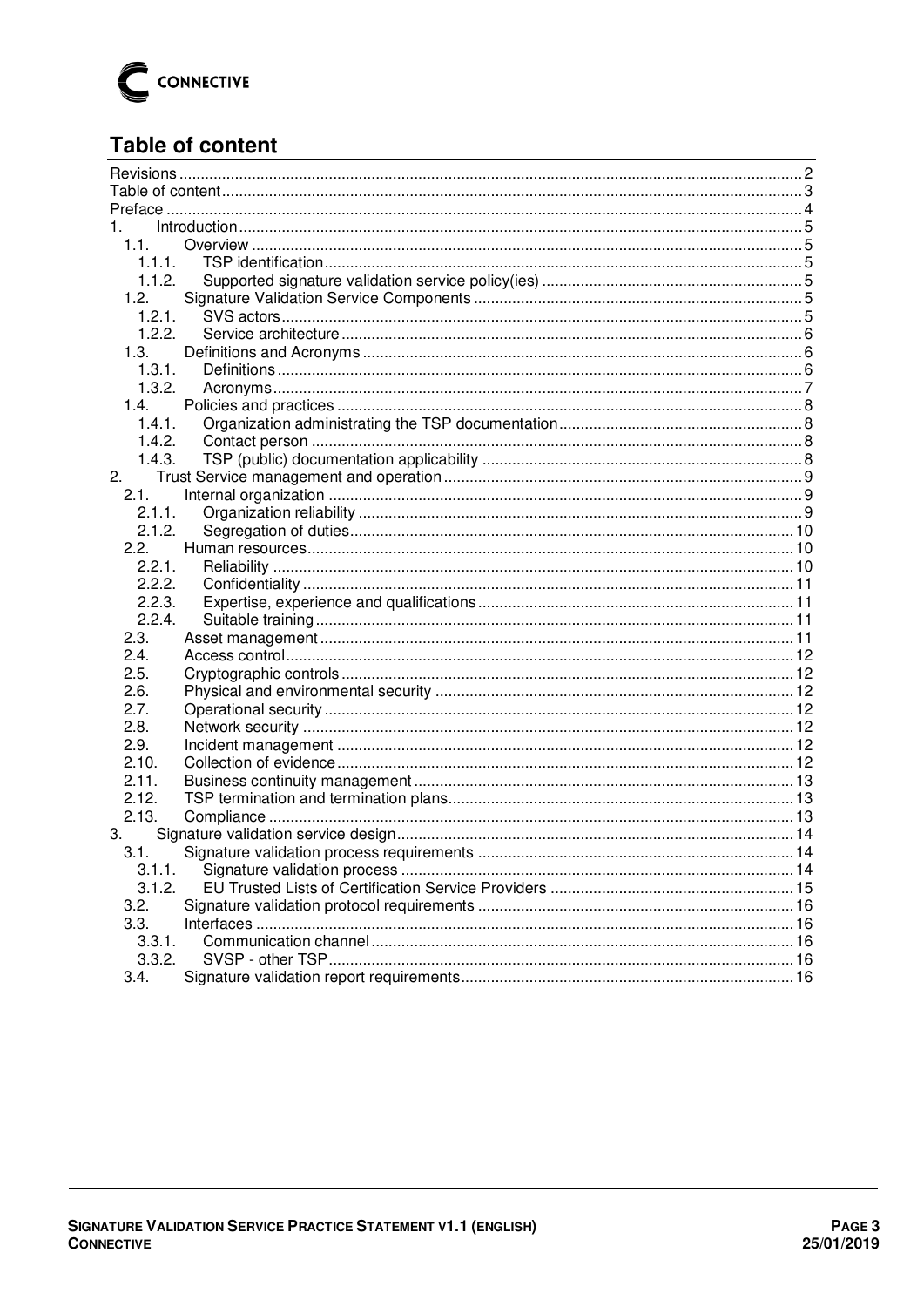

# <span id="page-3-0"></span>**Preface**

This document describes what practices are in place for the provisioning of the default Connective Signature Validation Service (SVS).

The document is structured as described by Electronic Signatures and Infrastructures (ESI); Policy requirements for TSP providing signature validation services (ETSI TS 119 441 V1.1.1) Annex A.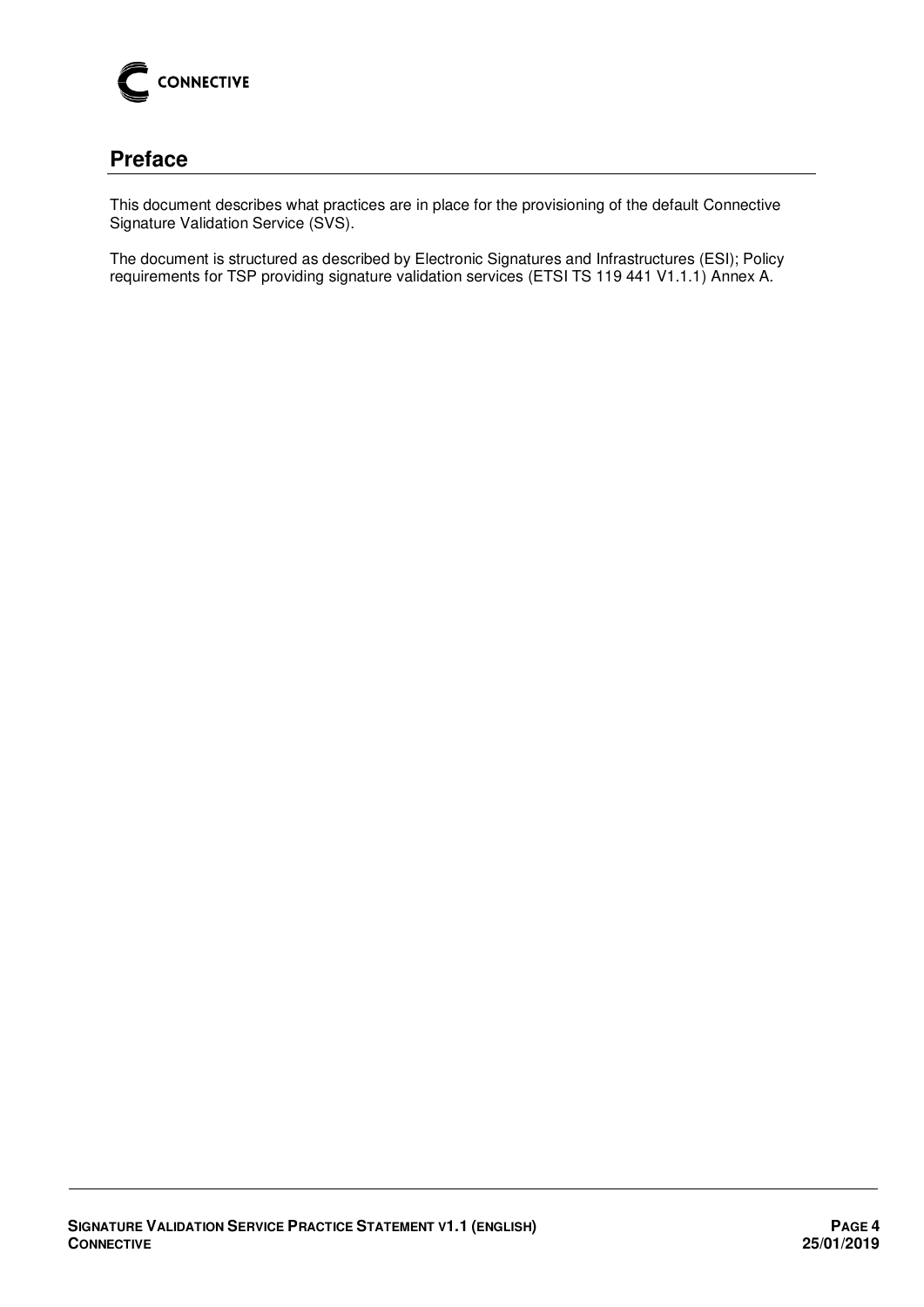

# <span id="page-4-0"></span>**1. Introduction**

# <span id="page-4-1"></span>**1.1. Overview**

## **1.1.1. TSP identification**

<span id="page-4-2"></span>Signature validation practice statement name: Connective - Signature Validation Service Practice **Statement** 

```
Unique identifier: 1.2.528.56.1004.3.1.1 (OID)
```
OID hierarchy :

{

```
iso(1) member-body(2) 
nl(528) 
belgium-organization(56) 
connective(1004) 
compliance-domain(3) 
signature-validation-service (1) 
practice-statement (1)
```
<span id="page-4-3"></span>}

#### **1.1.2. Supported signature validation service policy(ies)**

This Signature Validation Service Practice Statement is applicable to Connective - Signature Validation Service Policy with OID 1.2.528.56.1004.3.1.1.1.

# <span id="page-4-4"></span>**1.2. Signature Validation Service Components**

#### **1.2.1. SVS actors**

<span id="page-4-5"></span>**driving application (DA):** application that uses an SVS in order to validate digital signatures

**signature validation protocol (SVP):** set of rules and guidelines for communicating data with the purpose of validating signatures

**signature validation client (SVC):** component or piece of software that implements the signature validation protocol on the user's side

**signature validation service server (SVSServ):** component that implements the signature validation protocol and processes the signature validation on the SVSP's side

**user:** application or a human being interacting with an application on top of the signature validation client, that requests signature validation

#### **external actors:**

- Trust Service Provider (TSP) having issued the signer's certificate (Certificate Authority)
- European trusted list providers
- European Commission providing the List of Trusted Lists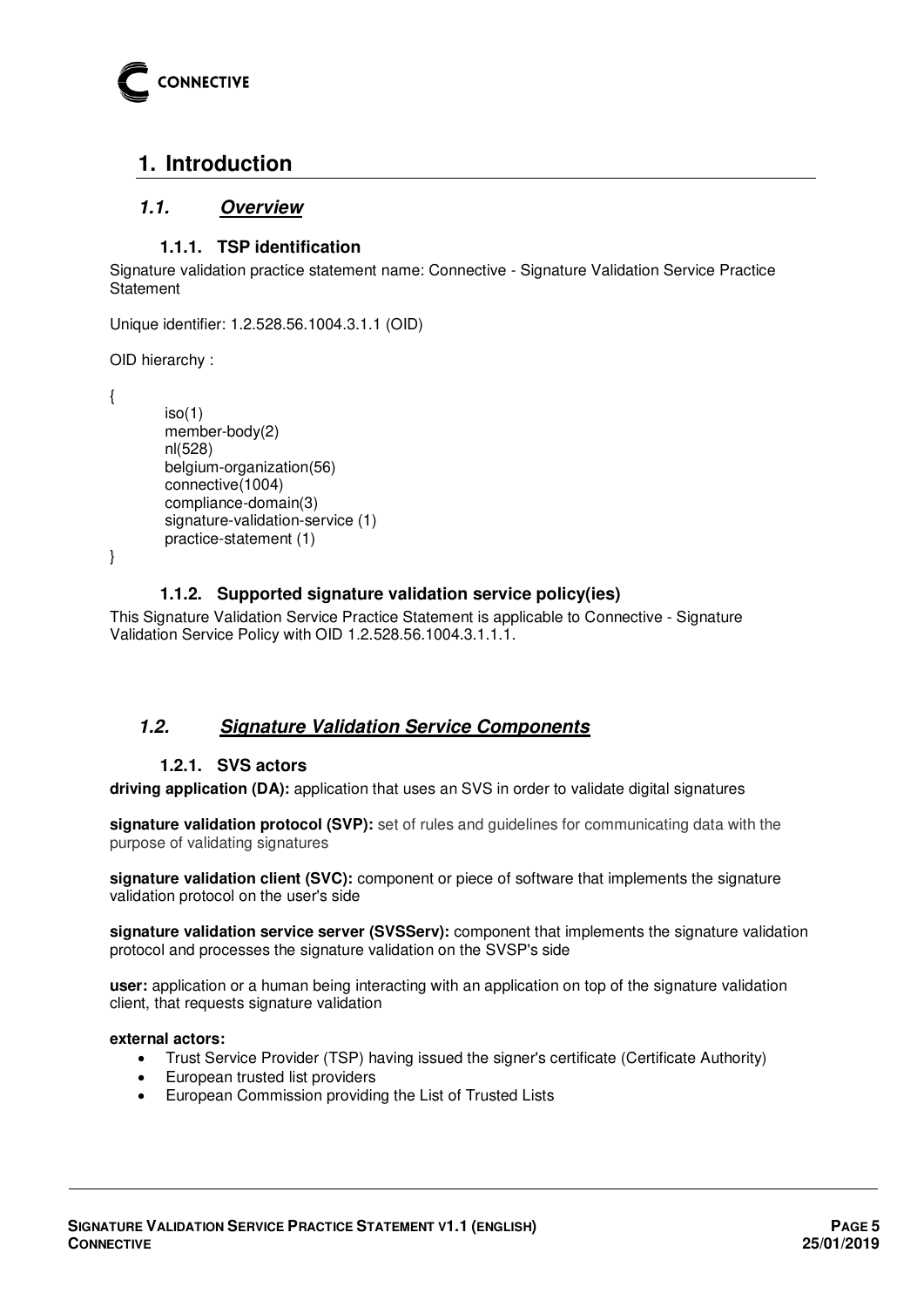

# **1.2.2. Service architecture**

<span id="page-5-0"></span>Hereunder you can find a simplified architecture and the involved actors:



SVC:

- executes the SVP on the user's side
- builds the signature validation request
- when applicable, cares for the validation report presentation
- can incorporate:
	- o a user interface for manually inputting the request
	- o a machine interface for automated requests
	- o a user interface to present the report

SVSServ:

- executes the SVP and processes the signature validation on the SVSP side
- runs the SVA that:
	- o implements the validation algorithm also defined in ETSI TS 119 102-1
	- o can call external actors to fulfill its purpose
- creates the SVR related to the request
- builds the signature validation response

The communication channel between the SVC and the SVSServ transports the signature validation requests the response. It covers the authentication of the SVSP, to avoid false reports, and it supports client authentication.

# <span id="page-5-1"></span>**1.3. Definitions and Acronyms**

#### **1.3.1. Definitions**

<span id="page-5-2"></span>**driving application:** application that uses a signature creation system to create a signature or a signature validation application in order to validate digital signatures or a signature augmentation application to augment digital signatures

**eIDAS regulation:** Regulation (eu) no 910/2014 of the European parliament and of the council of 23 July 2014 on electronic identification and trust services for electronic transactions in the internal market and repealing Directive 1999/93/EC

**proof of existence:** evidence that proves that an object existed at a specific date/time

**signature validation application:** an application that validates a signature against a signature validation policy, consisting of a set of validation constraints and that outputs a status indication (i.e. the signature validation status) and a signature validation report

**signature validation policy:** list of constraints processed by the signature validation application

**signature validation report:** comprehensive report of the validation provided by the signature validation application to the driving application and allowing the driving application to inspect details of the decisions made during validation and investigate the detailed causes for the status indication provided by the signature validation application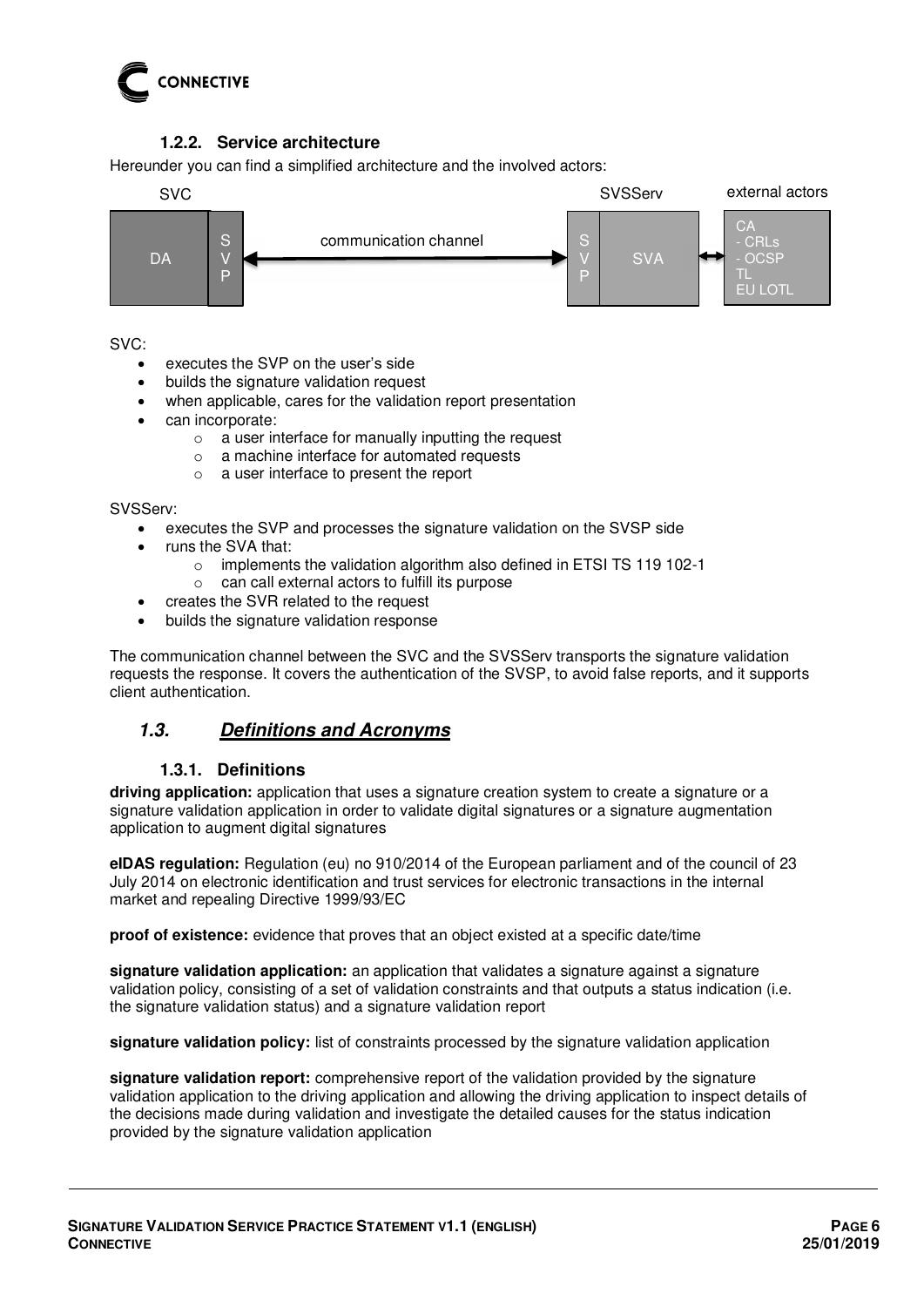

**signature validation service policy:** set of rules indicating the applicability of a signature validation service to a particular community and / or class of application with common security

**signature validation:** process of verifying and confirming that a digital signature is technically valid

**signature validation service:** system accessible via a communication network, that validates a digital signature

**subscriber:** legal or natural person bound by agreement with Connective to any subscriber obligations. In the Connective ecosystem, subscribers consist as well from customers (service providers) that have signed a contract with Connective as end-users who only have accepted the terms and conditions of the services they are using

**validation of qualified electronic signature:** validation as specified in Regulation (EU) No 910/2014 [i.1], Article 32

**validation of qualified electronic seals:** validation as specified in Regulation (EU) No 910/2014 [i.1], Article 40

<span id="page-6-0"></span>**validation:** process of verifying and confirming that a certificate or a digital signature is valid

#### **1.3.2. Acronyms**

| Acronym     | <b>Acronym</b> for                                                 |
|-------------|--------------------------------------------------------------------|
| AdES        | <b>Advanced Electronic Signature</b>                               |
| AdES/QC     | Advanced Electronic Signature created with a Qualified Certificate |
| CA          | <b>Certificate Authority</b>                                       |
| CRL         | <b>Certificate Revocation List</b>                                 |
| DA          | Driving Application                                                |
| ESI         | Electronic Signatures and Infrastructures                          |
| <b>LOTL</b> | List Of Trusted Lists                                              |
| <b>OCSP</b> | Online Certificate Status Protocol                                 |
| <b>OID</b>  | Object Identifier                                                  |
| <b>POE</b>  | <b>Proof Of Existence</b>                                          |
| <b>QES</b>  | Qualified Electronic Signature                                     |
| <b>SCA</b>  | <b>Signature Creation Application</b>                              |
| <b>SD</b>   | <b>Signed Document</b>                                             |
| <b>SVA</b>  | <b>Signature Validation Application</b>                            |
| <b>SVR</b>  | <b>Signature Validation Report</b>                                 |
| <b>SVS</b>  | <b>Signature Validation Service</b>                                |
| <b>SVSP</b> | <b>Signature Validation Service Provider</b>                       |
| <b>TSP</b>  | <b>Trust Service Provider</b>                                      |
| XML         | eXtensible Markup Language                                         |
|             |                                                                    |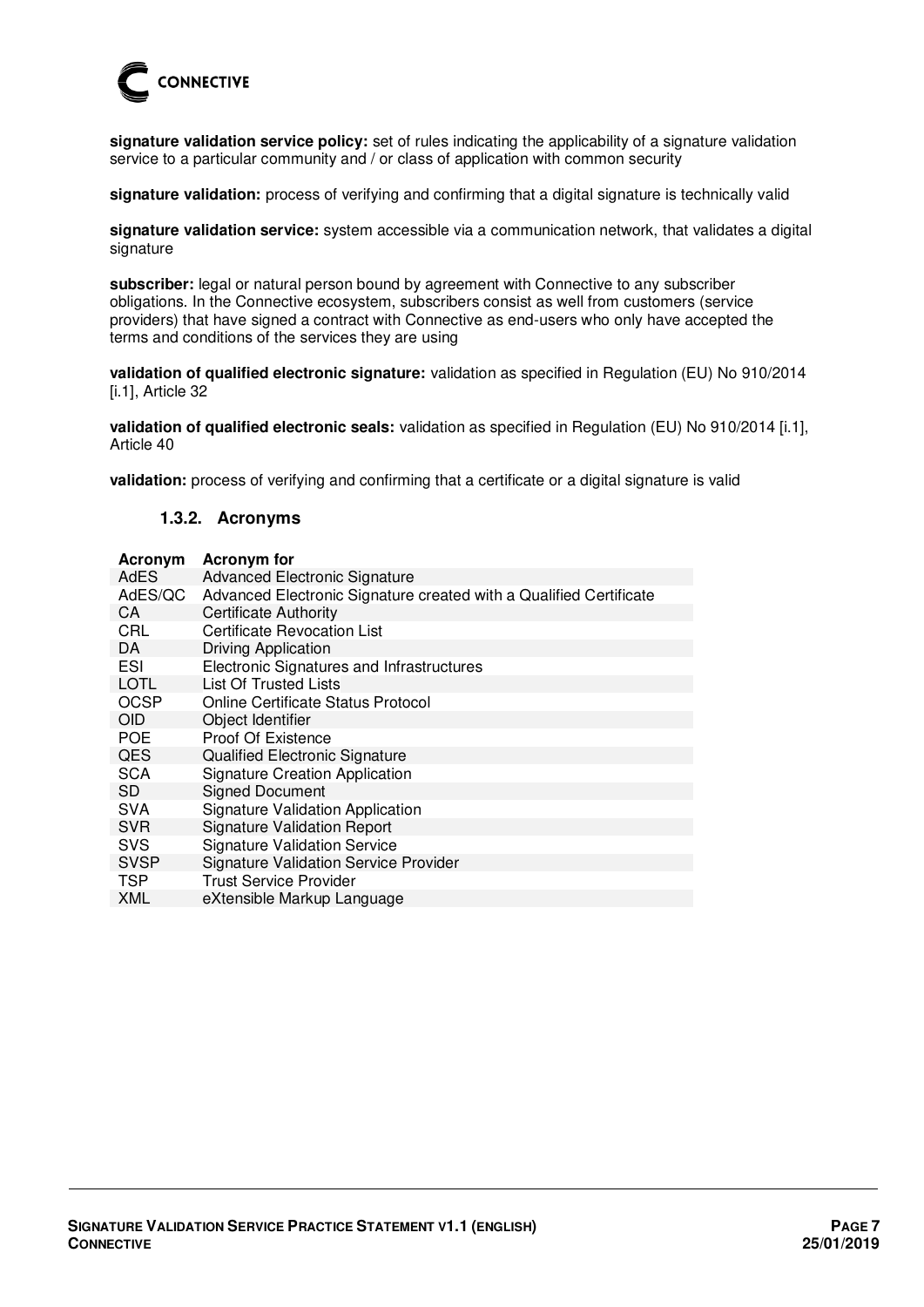

# <span id="page-7-0"></span>**1.4. Policies and practices**

# **1.4.1. Organization administrating the TSP documentation**

<span id="page-7-1"></span>The Connective TSP Board is the authority that is responsible for the signature validation service practice statement document and the signature validation policy(ies) it covers. The Connective TSP Board is part of Connective NV (registered under number 0467.046.486 in Belgium).

The approval procedures for this signature validation service practice statement consists of a formal approval by the members of the Connective TSP Board during a meeting or via an e-mail procedure.

The Connective TSP Board can be contacted via the contact form on the Connective website at https://connective.eu/contact/ or via e-mail at tsp-board@connective.eu or via postal mail at Connective TSP Board; Connective NV; Wapenstraat 14 bus 301, 2000 Antwerp.

It shall also provide information identifying the public key certificate corresponding to the private key used by the Connective TSP Board to digitally sign the Connective - Signature Validation Service Practice Statement.

#### **1.4.2. Contact person**

<span id="page-7-2"></span>Questions about this signature validation service policy should be addressed to the president of the Connective TSP Board.

This can be done via the contact form on the Connective website at<https://connective.eu/contact/>or via e-mail at [tsp-board@connective.eu](mailto:tsp-board@connective.eu) or via postal mail at Connective TSP Board; Connective NV; Wapenstraat 14 bus 301, 2000 Antwerp.

#### **1.4.3. TSP (public) documentation applicability**

<span id="page-7-3"></span>The latest version of this practice statement will always be present at [https://cdn.connective.eu/legal/Connective - Signature Validation Service Practice Statement.pdf](https://cdn.connective.eu/legal/Connective%20-%20Signature%20Validation%20Service%20Practice%20Statement.pdf) 

The latest version of the Terms and Conditions applicable to the Validation Service will always be present at :

Older version of this practice statement will be present on [https://cdn.connective.eu/legal/archive/.](https://cdn.connective.eu/legal/archive/)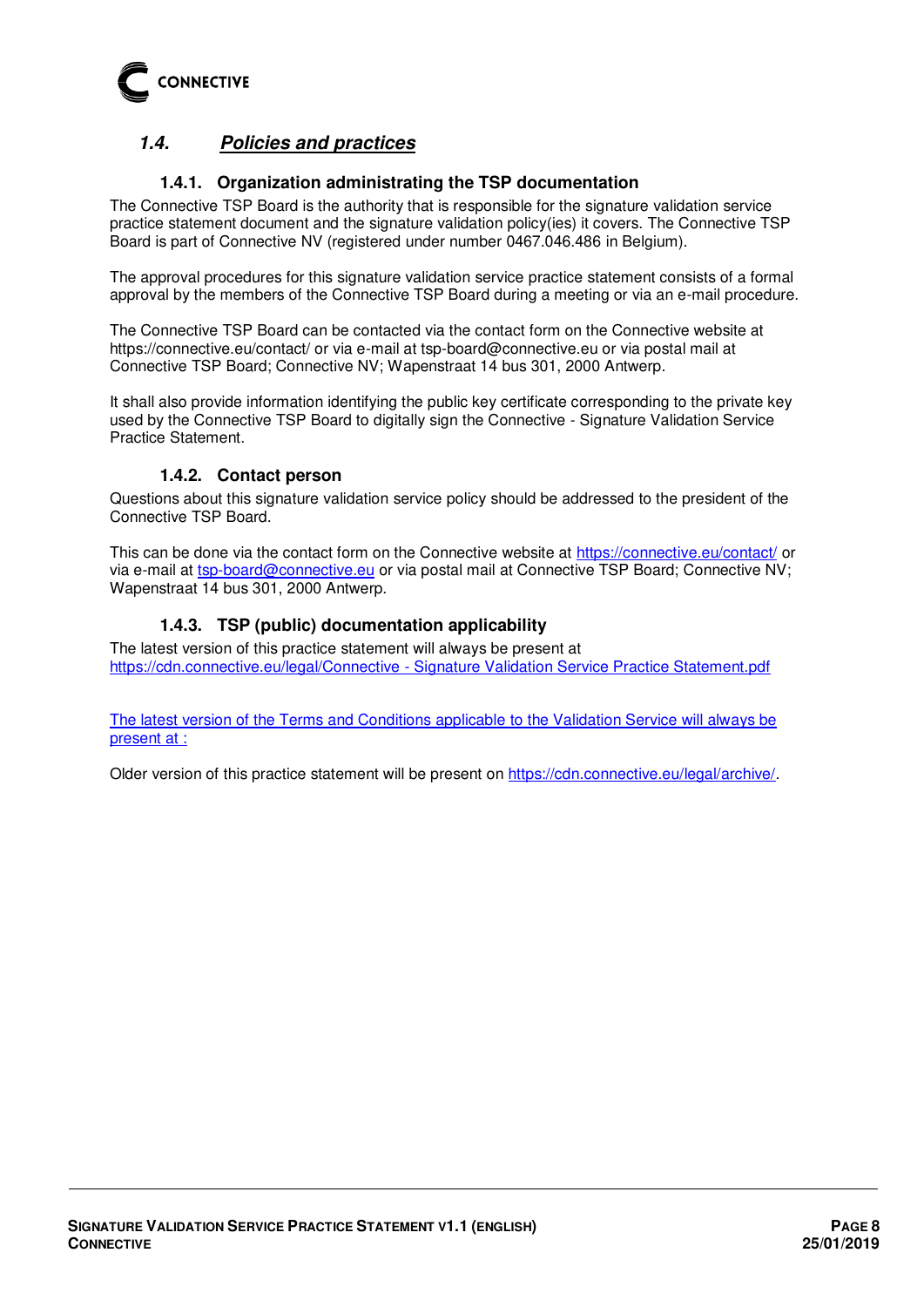

# <span id="page-8-0"></span>**2. Trust Service management and operation**

# <span id="page-8-2"></span><span id="page-8-1"></span>**2.1. Internal organization**

#### **2.1.1. Organization reliability**

#### 2.1.1.1. Connective's obligations

Connective offers its Trust Services under non-discriminatory practices.

Connective ensures that all requirements defined in this Practice Statement are implemented and remain applicable to the Trust Services provided.

Connective complies with all legal obligations applicable to the provisioning of its Trust Services.

Connective fulfills general security requirements set out in article 19 of the eIDAS Regulation as further developed in ETSI EN 319 401 Electronic Signatures and Infrastructures (ESI); General Policy Requirements for Trust Service Providers.

In relation to the validation Trust Services, Connective provides validation of (Qualified) Electronic Signatures and Seals in accordance with article 32 of the eIDAS Regulation and relevant sections of ETSI TS 119 102-1 Electronic Signatures and Infrastructures (ESI); Procedures for Creation and Validation of AdES Digital Signatures; Part 1: Creation and Validation.

The Signature Service is provided in accordance with the applicable sections of the eIDAS Regulation, namely Recitals (52, 55) and Annex II.3.

The provision of Trust Services is subject to an external audit performed at least every 24 months by a Conformity Assessment Body and the qualified status is supervised by the Supervisory Body appointed by FOD Economics.

Records concerning the operation of the Trust Services are made available to affected parties upon legitimate request for the purposes of providing evidence of the correct operation of the Trust Services for the purposes of legal proceedings.

#### 2.1.1.2. Subscriber obligations

Subscribers are obliged to maintain confidentiality of passwords and applicable credentials to use the Validation Services and promptly communicate Connective any circumstance raising suspicion or risk of them being compromised.

#### 2.1.1.3. Obligations of all external organizations

Certification Authorities supporting the Trust Services are subject to the fulfillment of applicable obligations under Regulation (EU) 910/2010.

One external supplier providing data center collocation services to Connective are responsible for ensuring business continuity, as well as physical security and monitoring systems alerting any attempt of unauthorized access to its perimeter. Connective monitors implementation of applicable controls on a regular basis.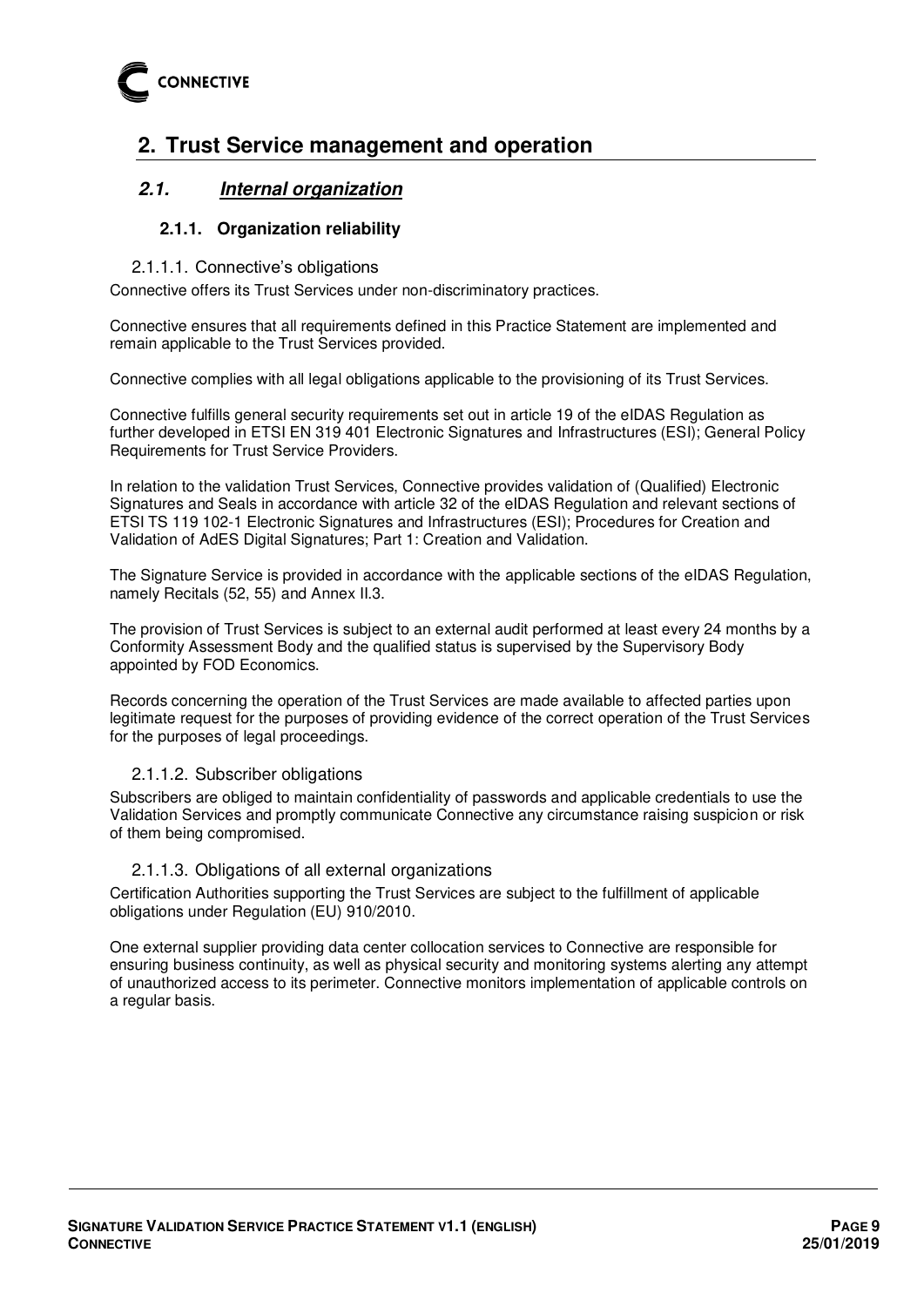

#### 2.1.1.4. Connective's liability

Connective is liable for the performance of all its obligations to the extent prescribed by the legislation of Belgium.

Connective has appropriate insurance arrangements to cover Connective provision of Trust Services to ensure compensation for damages caused by an intentional or negligent violation of Connective obligations under the eIDAS Regulation.

Connective is not liable for:

- Any damage arising from a signatory or a Subscriber failing to maintain the secrecy of the OTP devices, passwords and applicable credentials to use the Signature Service or the Trust Services
- The non-performance of its obligations if such non-performance is due to faults or security problems of any public authority
- Non-fulfillment of its obligations if such non-fulfillment is caused by a Force Majeure event.

#### 2.1.1.5. Dispute resolution

Disputes related to Trust Services provided by Connective shall be settled initially through a conciliation procedure, during which both Parties shall in good faith negotiate solutions in respect of any disputes arising. Connective's TSP Board shall be responsible for handling such conciliation procedure. If the specific complaint is not settled within thirty (30) days of the commencement of the conciliatory process, the Parties may refer the dispute to the appropriate courts of Antwerp, department Antwerp.

#### 2.1.1.6. Confidentiality

All confidential and proprietary information disclosed to Connective in the use of Trust Services shall be Confidential Information.

Confidential Information does not include information that:

- enters the public domain through no fault of Connective;
- is communicated by a third party to Connective free of any obligation of confidence;
- has been independently developed by Connective without reference to any Confidential Information of the disclosing party;
- was in Connective's lawful possession prior to disclosure and had not been obtained either directly or indirectly from the disclosing party, or
- is required to be disclosed by law, provided Connective has promptly notified the disclosing party in writing of such requirement and allowed the disclosing party a reasonable time to oppose such requirement.

#### **2.1.2. Segregation of duties**

<span id="page-9-0"></span>Strict segregation of duties between development and operation of the platform is ensured organizationally and is being implemented technically. Security administration and operation roles are not organizationally segregated but are strictly restricted to authorized personnel (a few system administrators).

# <span id="page-9-1"></span>**2.2. Human resources**

#### **2.2.1. Reliability**

<span id="page-9-2"></span>Connective as a trusted service provider makes or ensures that the relevant checks are performed to prospective personnel.

For restriction of access to privileged operations, we refer to section 7.4. Basic obligations with regards to security are set out in each person's working agreement: this includes confidentiality and non-compete clauses in contract.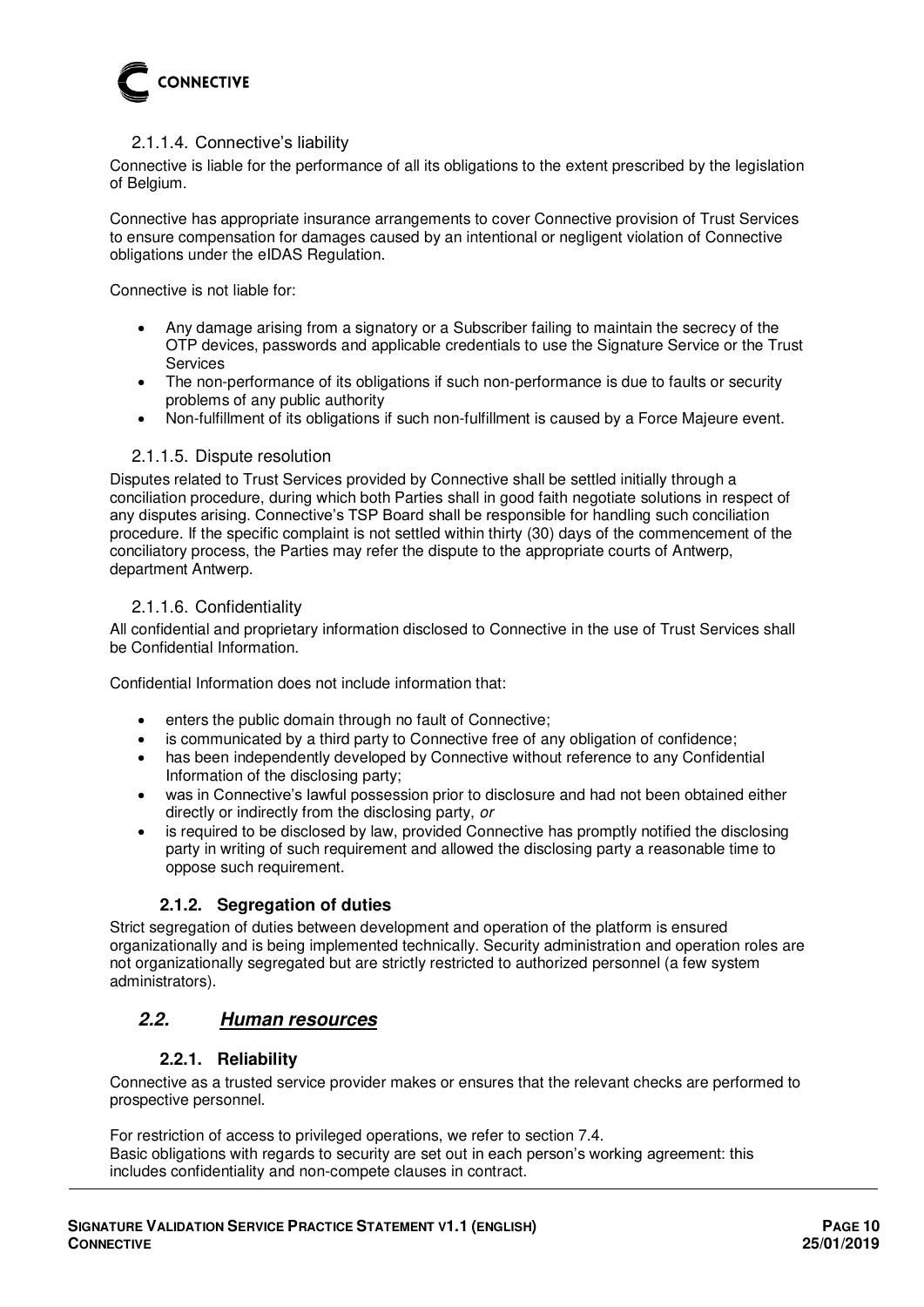

<span id="page-10-0"></span>We additionally refer to Chapter 6 on security policies for information related to definition and enforcement of security policies.

#### **2.2.2. Confidentiality**

Our core activities consist of ICT solutions and services. That means that every colleague has (to a certain extent) access to the intellectual property of Connective and to our Clients' sensitive business information. Each employee is therefore required to sign a confidentiality agreement in which he/she expressly undertakes to respect and protect the secrecy of the intellectual property and the business information of Connective and of its Clients. Provision of Trust Services entails the possibility that employees will come into contact with personal data and/or information of a private nature of the Users of the Services. It is for that reason that the confidentiality agreement is made all the more stringent for the protection of the privacy of our Users. Each employee will further give his/her consent as regards possible future changes to the confidentiality agreement, for application simply in connection with legal requirements or criteria imposed by the Supervisor and will sign the same on presentation. The employment contract may otherwise then be suspended or even terminated in accordance with the Employment Regulation. Furthermore, all provisions of the Employment Regulation and our corporate policy regarding the correct use of email, internet and social media remain fully effective.

#### **2.2.3. Expertise, experience and qualifications**

<span id="page-10-1"></span>Each prospective employee is assessed for the necessary proofs of qualification of professional training necessary to carry out the function concerned in a proficient and qualitative manner. If sufficient experience has been acquired in the actual work environment and can represent the equivalent of a professional training course (or courses), the relevant requirements are clearly mapped out in the vacancy and will be checked by reference to the proofs of experience submitted by the prospective employee.

#### **2.2.4. Suitable training**

<span id="page-10-2"></span>Connective staff is regularly trained on security by qualified specialized security professionals, such as specialized professors from the KUL (University of Leuven) and cyber security professionals.

Permanent training and ad hoc courses will be offered to keep our employees up-to-date and abreast of the latest developments in technology, security and the processing and protection of data and the legal aspects related to their work. Self-development, internal advancement, specialization and expansion of their field of knowledge are always encouraged and, wherever possible, supported by training courses, both internally and externally. It goes without saying that action will be taken in response to the offer of specific vocational training courses in the broader context of permanent training as required by the Supervisor.

# <span id="page-10-3"></span>**2.3. Asset management**

A top down evaluation indicates that all systems should be considered critical, in that they may hold either customer data or Connective sensitive or personal data.

An inventory of all devices and the supporting owner is maintained; a similar but partial inventory is in place for software in use in the organization.

An 'Acceptable Use Policy' is in place that requires the users of information assets to comply with company policies and protects the company against damaging legal issues.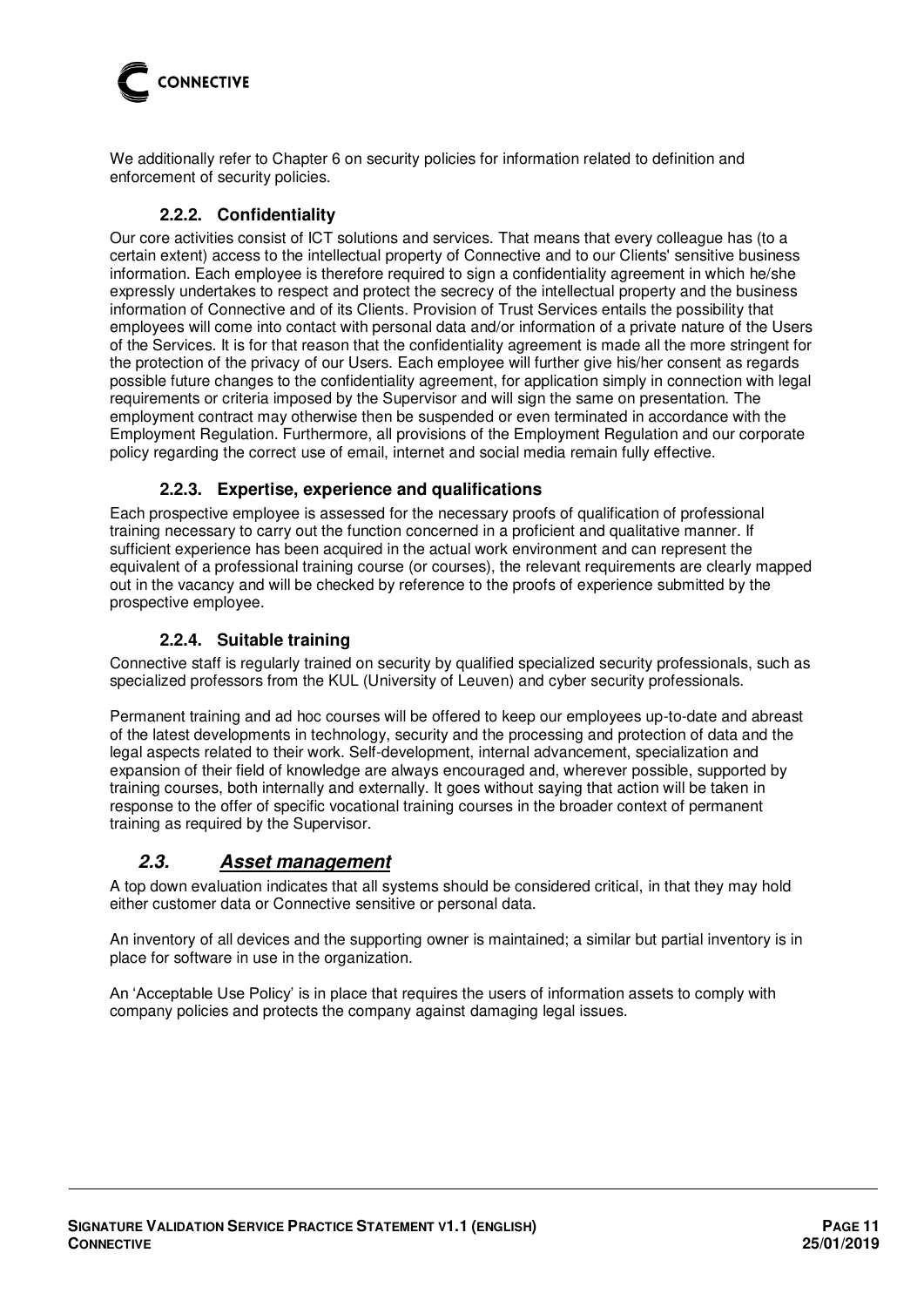

# **2.4. Access control**

<span id="page-11-0"></span>Connective operates a segmented network (users, development and production) where firewalls are in place.

Access to privileged operations are restricted by means of access controls, where a series of groups and profiles have been defined and assigned as per job responsibilities: these are designed to enforce segregation of duties and least privilege principle – we additionally refer to section [2.1.2](#page-9-0) on segregation of duties.

Access rights are allocated after management authorization.

<span id="page-11-1"></span>Data archiving and retention requirements are defined by the data controller, i.e. Connective's Customers.

# **2.5. Cryptographic controls**

<span id="page-11-2"></span>Data at rest and transit are encrypted using industry standards.

# **2.6. Physical and environmental security**

Physical access to Connective offices & Azure data center facilities is appropriately restricted to authorized personnel. Safeguard measures are in place to protect critical assets and ensure continuity.

# <span id="page-11-3"></span>**2.7. Operational security**

In terms of Change Control, for every change or project to the Connective platforms, functional and technical analysis is conducted and includes an identification of appropriate security measures required. Changes are controlled by means a formal incident and change management process.

Anti-malware protection is enabled, and removable media use is limited, and does not support business critical activities.

<span id="page-11-4"></span>Windows servers and SQL databases are automatically patched, leveraging default Azure functionalities. A patch management process is formally defined.

# **2.8. Network security**

Network segmentation is enforced, as detailed in section [2.4.](#page-11-0)

For our Cloud services, Microsoft's platform as a service ensures appropriate secure configuration. Availability is similarly guaranteed by leveraging Azure mechanisms & data center protection. Information flows have been secured by means of encryption and are restricted between network segments.

# <span id="page-11-5"></span>**2.9. Incident management**

Logging leverages default Azure functionalities, both at host and account level. Log monitoring is performed reactively, to ensure analysis of anomalous behavior. A formal incident management process is defined, and dedicated information security incident management process: as part of GDPR implementation, procedures are defined.

# <span id="page-11-6"></span>**2.10. Collection of evidence**

Connective maintains records concerning the operation of the Trust Services for the purposes of providing evidence of the correct operation of the Trust Services. These records will only be disclosed to law enforcement authorities under court order and to persons with right to access to them upon legitimate request. These records are maintained under confidentiality in facilities to ensure availability throughout the period they are maintained.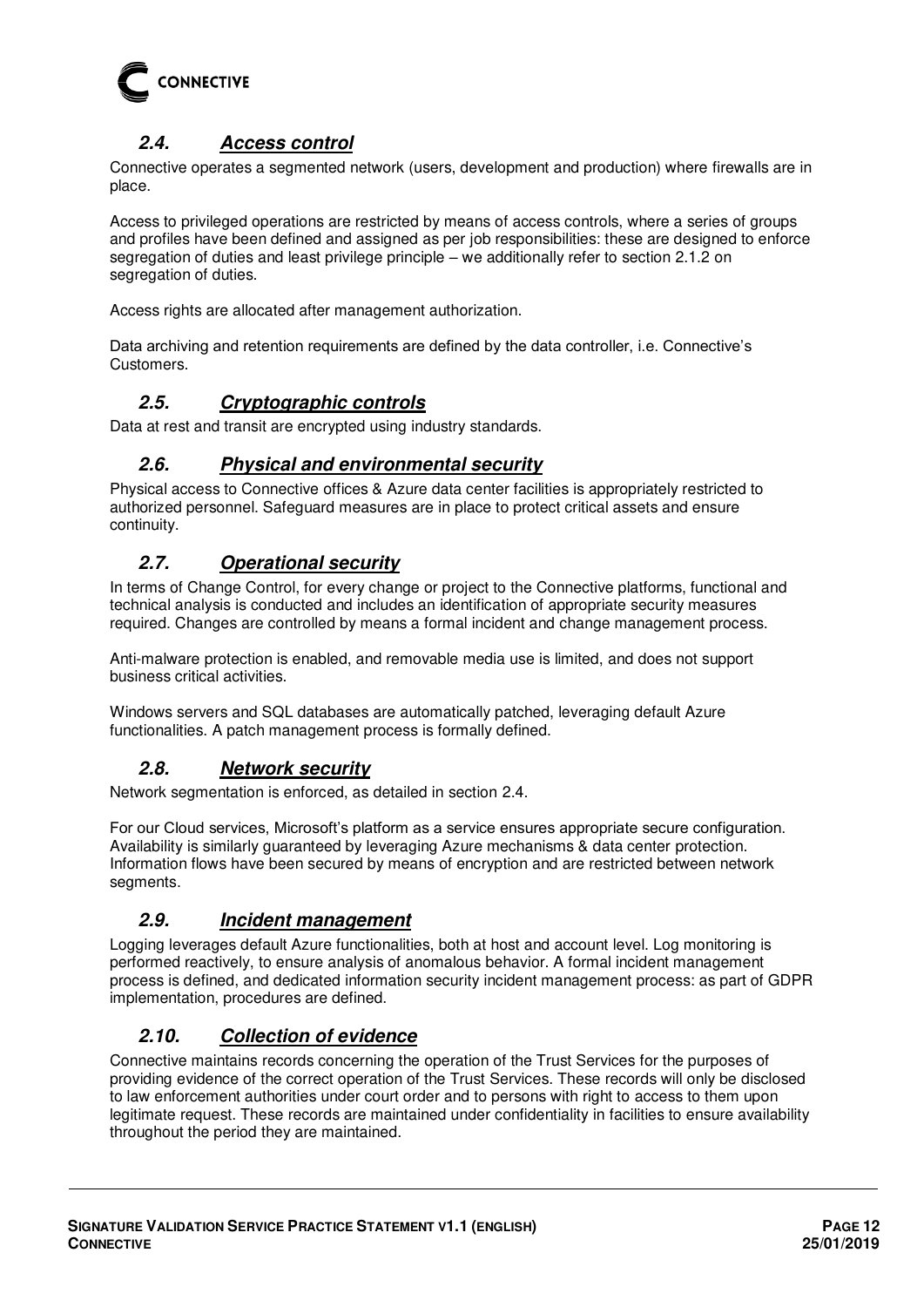

# **2.11. Business continuity management**

<span id="page-12-1"></span><span id="page-12-0"></span>A business continuity and disaster recovery plan are in place.

## **2.12. TSP termination and termination plans**

Before Connective terminates a Trust Service the following procedures will be executed:

- Connective informs the following parties about the termination: all subscribers and other entities with which Connective has agreements. In addition, this information will be made available to other relying parties (e.g. by publishing the notice of termination on Connective's website).
- Connective shall, if applicable, terminate authorization of all subcontractors to act on behalf of Connective in carrying out any functions relating to the trust services.
- Connective shall transfer obligations to a reliable party for maintaining all information necessary to provide evidence of the operation of Connective for a reasonable period, unless it can be demonstrated that Connective does not hold any such information.
- Connective's private keys, including backup copies, shall be destroyed, or withdrawn from use, in a manner such that the private keys cannot be retrieved.
- To the extent required under the applicable regulations, Connective notifies the supervisory body of any change in the provision of its trust services and an intention to cease those activities.

# <span id="page-12-2"></span>**2.13. Compliance**

Connective has implemented the General Data Protection Regulation. Standards on availability to persons with disabilities is partially considered.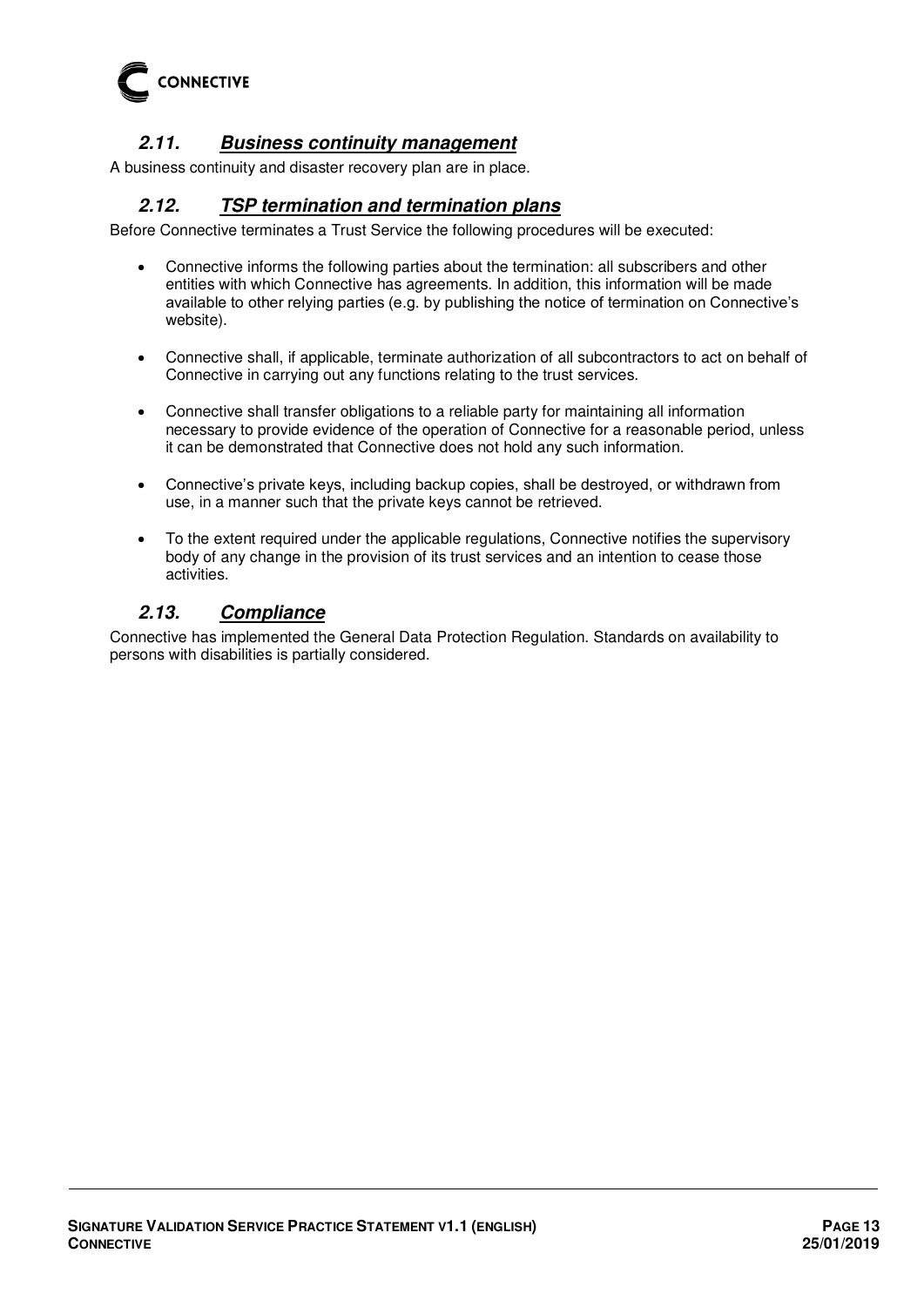

# <span id="page-13-0"></span>**3. Signature validation service design**

## <span id="page-13-1"></span>**3.1. Signature validation process requirements**

#### **3.1.1. Signature validation process**

<span id="page-13-2"></span>Generally, and following Electronic Signatures and Infrastructures (ESI); Procedures for Creation and Validation of AdES Digital Signatures; Part 1: Creation and Validation ETSI EN 319 102-1 V1.1.1, the validation process will provide, per validated signature, one of the three following status indications:

- TOTAL-PASSED: indicates that the signature has passed verification and it complies with the signature validation policy
- TOTAL-FAILED: indicates that either the signature format is incorrect or that the digital signature value fails verification
- INDETERMINATE: indicates that the format and digital signature verifications have not failed but there is insufficient information to determine if the electronic signature is valid

For each of the validation checks, the validation process provides information justifying the reasons for the resulting status indication as a result of the check against the applicable constraints. In addition, the ETSI standard defines a consistent and accurate way for justifying statuses under a set of subindications.

The validation process is driven by the validation policy and allows long term signature validation. It not only verifies the existence of certain data and their validity, but it also checks the temporal dependencies between these elements. The signature check is done following basic building blocks.

The SVS support only one signature validation policy for the moment. The SVS does not accept other sources of validation policies. This means that the process is controlled by a set of validation constraints that are implicitly defined by the implementation itself.

On the simplified diagram below, showing the process of the signature validation, you can follow the relationships between each building block which represents a logic set of checks used in the validation process.

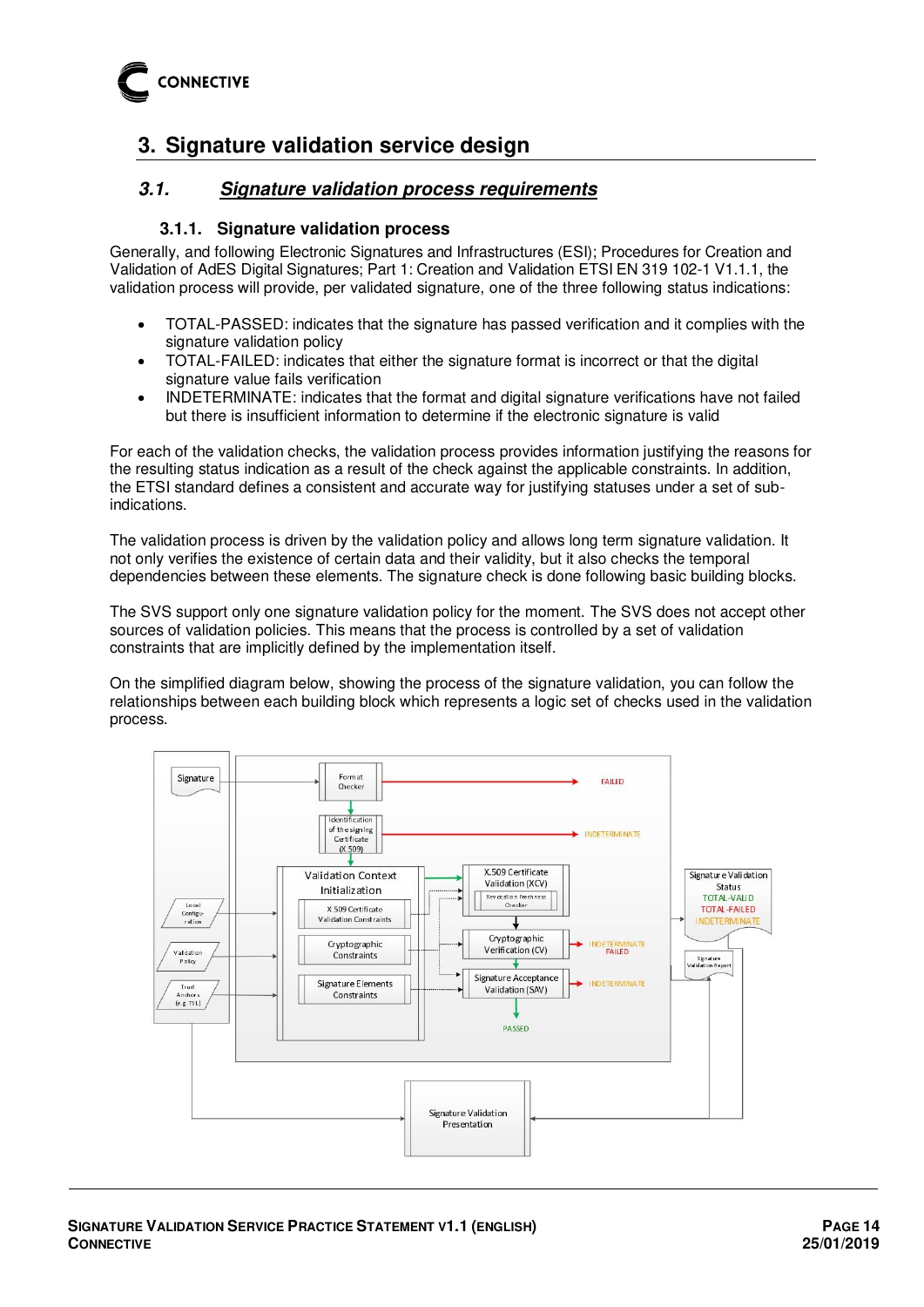

The result of the validation process consists of three elements:

- the simple report (macroscopic view),
- the detailed report (microscopic view) and,
- the diagnostic data (input data).

These three reports can also be returned as one by the SVA, this is the *concatenated* report.

<span id="page-14-0"></span>All these reports are encoded using XML, which allows the implementer to easily manipulate and extract information for further analysis.

#### **3.1.2. EU Trusted Lists of Certification Service Providers**

On 16 October 2009 the European Commission adopted a Decision setting out measures facilitating the use of procedures by electronic means through the "points of single contact" under the Services Directive. One of the measures adopted by the Decision consisted in the obligation for Member States to establish and publish by 28.12.2009 their Trusted List of supervised/accredited certification service providers issuing qualified certificates to the public. The objective of this obligation is to enhance cross-border use of electronic signatures by increasing trust in electronic signatures originating from other Member States. The Decision was updated several times since 16.10.2009; the last amendment was made on 01.02.2014. The consolidated version is available here for information.

In order to allow access to the trusted lists of all Member States in an easy manner, the European Commission has published a central list with links to national "trusted lists" (LOTL).

The LOTL is published by the EU at the following URL :

[https://ec.europa.eu/information\\_society/policy/esignature/trusted-list/tl-mp.xml.](https://ec.europa.eu/information_society/policy/esignature/trusted-list/tl-mp.xml) This XML file contains the list of the trusted list. This file must be signed by an allowed certificate. To know who has the permission to sign / publish the LOTL, we need to refer to the Official Journal Of the Union [\(http://eur](http://eur-lex.europa.eu/legal-content/EN/TXT/?uri=uriserv:OJ.C_.2016.233.01.0001.01.ENG)[lex.europa.eu/legal-content/EN/TXT/?uri=uriserv:OJ.C\\_.2016.233](http://eur-lex.europa.eu/legal-content/EN/TXT/?uri=uriserv:OJ.C_.2016.233.01.0001.01.ENG)  [.01.0001.01.ENG\)](http://eur-lex.europa.eu/legal-content/EN/TXT/?uri=uriserv:OJ.C_.2016.233.01.0001.01.ENG).

If the LOTL signature is valid, the content can also be trusted. It contains some information for each country: URLs of the XML / PDF files, the allowed certificates to sign, … So, when trusting the LOTL, we can process each TL. If they are valid, we can trust the service providers and its certificates.

This LOTL is then used to perform the certificate validations that are needed in the context of a signature validation. The SVS builds the certificate path until a known trust anchor, validates each found certificate (using OCSP when possible, otherwise CRL) and determines its European "qualification".

To determine the certificate qualification, the SVA follows the standard Electronic Signatures and Infrastructures (ESI); Signature policies; Part 4: Signature validation policy for European qualified electronic signatures/seals using trusted lists (ETSI TS 119 172-4). It analyses the certificate properties and applies possible overrules from the related trusted list.

The SVA will always computes the status of the certificate for two different times: certificate issuance and signing / validation time. This is a necessity since the certificate qualification can evolve over time. The eIDAS regulation clearly defines these different times in the Article 32 and related Annex I.